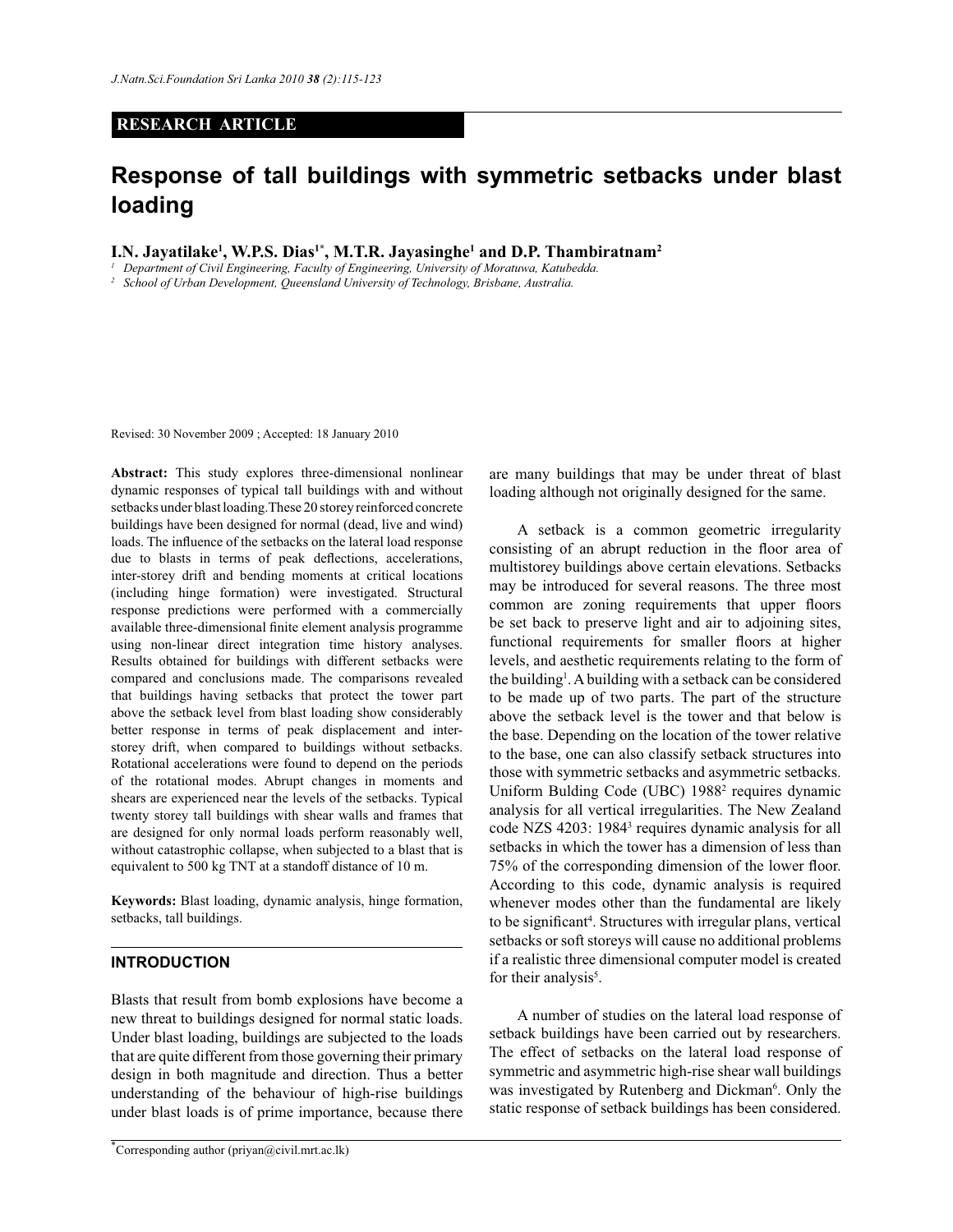It was shown that the shear deformation of walls and in-plane flexibility of floor slabs appreciably affect the distribution of lateral loads among the walls in the vicinity of the setback.

A study carried out by Tso  $\&$  Yao<sup>7</sup> to evaluate the seismic load distribution in buildings with eccentric setbacks subjected to seismic loading, both with an equivalent static load approach and with the response spectrum approach, has shown that the static approach could not simulate the higher modal contributions; nor could it simulate the inertial floor torques caused by the first mode of vibration.

Tremblay  $\&$  Poncet<sup>8</sup> studied the influence of mass irregularity on building seismic response for an eight storey concentrically braced steel frame with different setback configurations using the equivalent static force procedure and the response spectrum analysis method. The study revealed that the analysis of irregular structures could be improved by using dynamic analysis.

 The response of real structures when subjected to a large dynamic input involves significant nonlinear behaviour. Dynamic inelastic analysis of three dimensional models of buildings enables more realistic assessment of their performance under unpredictable time varying, explosive loads. Inelastic behaviour is associated with hinge forming in some critical locations of the buildings. Occurrence of these hinges must be predicted and controlled in order to prevent collapse of the building.

 This paper reports the 3D nonlinear dynamic analyses of typical high-rise buildings under blast loading. These buildings have been designed for normal (dead, live and wind) loads, with obvious deficiencies and vulnerabilities to blast attack. The influence of the setbacks on the lateral load response due to blasts in terms of peak deflections, accelerations, inter-storey drifts and bending moments at critical locations (including hinge formation) is investigated.

## **METHODS AND MATERIALS**

*Objective*: The intent of this study is to analyze the relative performance of typical 20 storey reinforced concrete buildings with and without setbacks subjected to blast loading caused by a close-in surface explosion.

*Description of the buildings used in the study*: After a preliminary study on wall-frame buildings of different heights, a typical reinforced concrete office building of 20 storeys was selected for dynamic analysis, because it represents a typical high-rise building in Sri Lanka; also, 20 storeys is the limit beyond which wind, rather than earthquake action, dominates the lateral loading. All 20 storey buildings had a storey height of 3.5 m and a constant building width of 42.0 m for both bases and towers. By changing the depth (in plan), adding setbacks at different levels and adding perimeter shear walls, 12 different configurations were selected. The typical floor plan of the buildings is shown in Figure 1 and the different configurations selected are given in Table 1. Building Nos. 11 and 12 had very deep setbacks and are defined only in Table 1. Building Nos. 11 and 12 are rather unrealistic in layout, and chosen only to explore the theoretical progression of setback parameters.

 In Table 1, Type A refers to buildings with only a centre core. Type B is provided with two additional shear walls on the perimeter as shown in Figure 1. Such perimeter shear walls are often used to increase lateral load resistance and/or to create a good distribution of

| Building<br>ID number | Base<br>dimension | Top<br>dimension | Number of storeys<br>exposed to blast | Type<br>A/B |
|-----------------------|-------------------|------------------|---------------------------------------|-------------|
|                       |                   |                  |                                       |             |
| 1                     | $\mathbf c$       | $\mathbf c$      | 20                                    | А           |
| $\mathfrak{D}$        | $\mathbf c$       | b                | 12                                    | А           |
| 3                     | $\mathbf c$       | a                | 8                                     | А           |
| 4                     | b                 | b                | 20                                    | А           |
| 5                     | b                 | a                | 12                                    | A           |
| 6                     | a                 | a                | 20                                    | А           |
|                       | $\mathbf c$       | $\mathbf c$      | 20                                    | B           |
| 8                     | $\mathbf c$       | a                | 8                                     | B           |
| 9                     | b                 | b                | 20                                    | B           |
| 10                    | b                 | a                | 12                                    | B           |
| 11                    | $d = 105m$        | a                | 4                                     | А           |
| 12                    | $e = 195m$        | a                | 2                                     | А           |

Table 1: Building configuration guide (see Figure 1)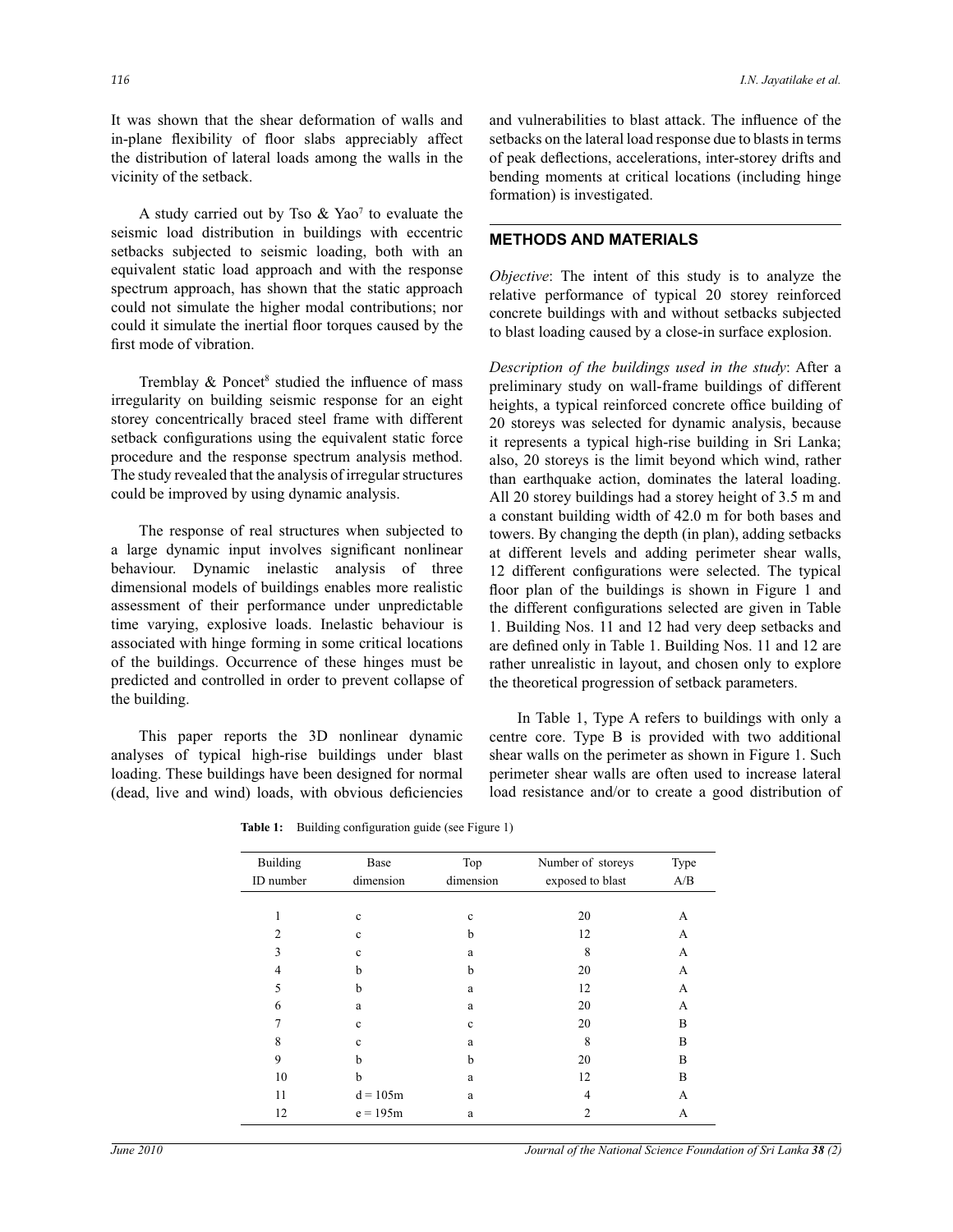

**Figure 1:** Typical floor plan for the buildings (element sizes not to scale)



**Figure 2:** 3D models of buildings

lateral load resisting elements. It should be noted that the shear walls will be included only in buildings with a depth of at least "b" (see Figure 1); they extend vertically either to the top of the building or to the setback level, depending on the depth of setback. Computer generated 3D models of all the buildings are shown in Figure 2.

 The storey level and the depth of the setbacks in setback buildings were selected to ensure that the tower part is completely protected from the blast. The dimensions of the beams are 600 mm x 400 mm, while those of the columns are 800 mm x 800 mm up to the  $12<sup>th</sup>$  storey and 600 mm x 600 mm beyond that. The column dimensions in the bases of Building Nos. 11 and 12 are 300 mm x 300 mm. The floor slab thicknesses are 175 mm and shear wall thicknesses 250 mm. The material properties of the concrete used had a compressive strength of 30 N/mm<sup>2</sup>, a Young's modulus of 24 kN/mm<sup>2</sup>, a Poisson's ratio of 0.2, and a density of 24 kN/m<sup>3</sup> .

*Static analysis*: A static analysis was carried out on each building for dead, imposed and wind loads. After performing the static analyses for the dead, imposed and wind loads with SAP 2000, the design of reinforcement for the structural members was carried out again with SAP 2000 to conform to UBC 97 criteria. Grade 30 concrete and a reinforcement yield strength of 460 MPa were used as material strengths.

*Modal analysis*: A modal analysis was performed and mode shapes examined. In the modal analysis run, the first 12 modes were extracted along with their frequencies. To get the lateral translational mode participation for buildings, modes up to a maximum of the  $6<sup>th</sup>$  mode had to be considered (in Building No. 4). When designing high-rise buildings it is often necessary to consider more modes than just the fundamental in order to account for 90% of the modal mass<sup>9</sup>. To get 90% mass participation, it was necessary to go up to a maximum of the  $9<sup>th</sup>$  mode, in Building No. 4. This was due to the asymmetric nature of the structural model, in which there could be significant torsion. As such the integration time step had to be reduced to 0.001 s to get convergence.

*Blast analysis*: The two equally important parameters that directly influence the blast loading on a structure are the charge weight and the standoff distance. The charge weight can be expressed in terms of an equivalent mass of TNT. Ambrosini *et al.* suggest that 200-500 kg of TNT corresponds to the medium range of terrorist attacks to buildings<sup>10</sup>. For most civilian buildings situated in urban settings large standoff distances are unattainable. These buildings will be exposed to more localized, high intensity blast pressures.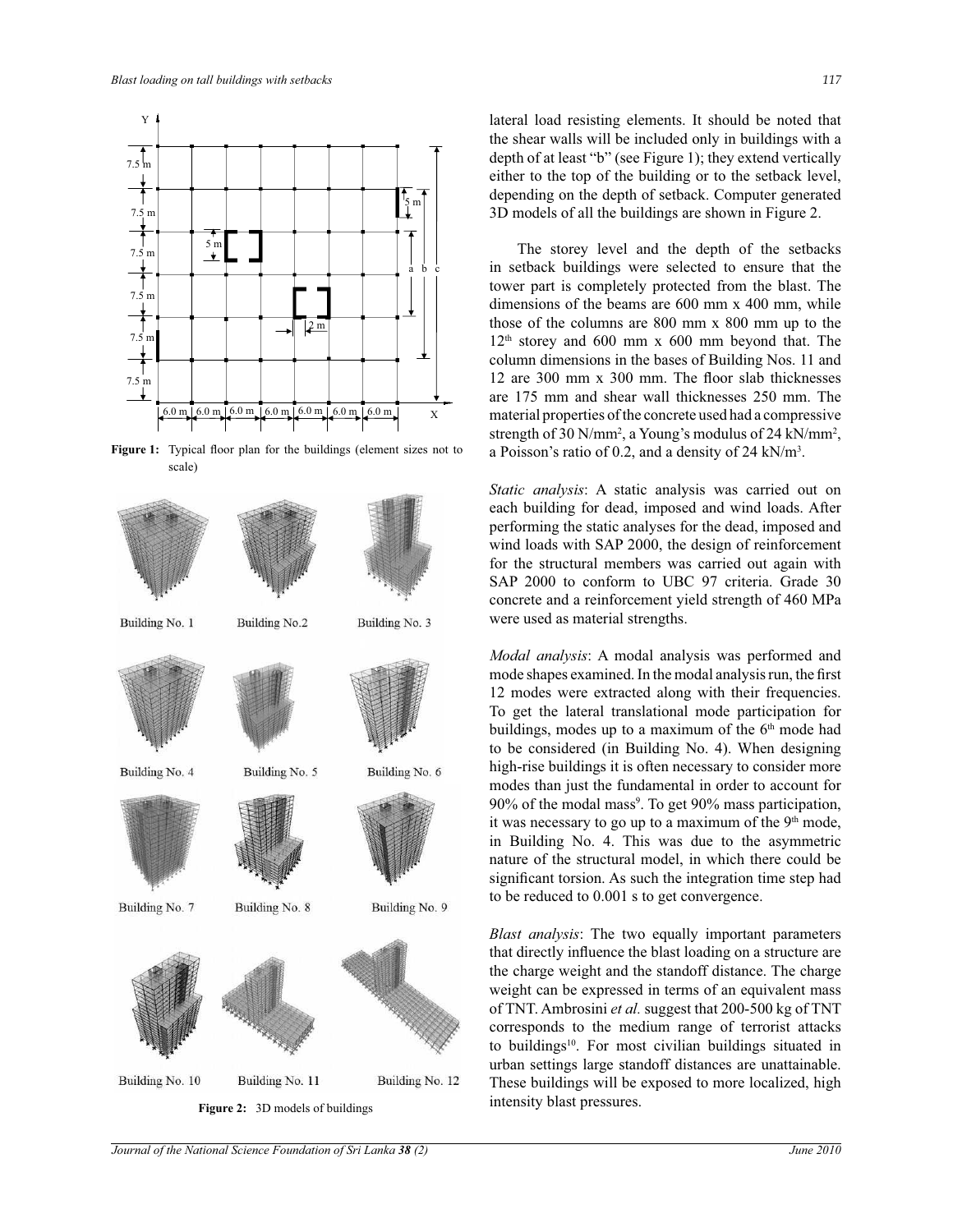When an explosion occurs at or very near the ground surface it is treated as a hemispherical surface burst. In the majority of cases, terrorist activity has occurred in built-up areas of cities, where devices are placed on or very near the ground surface<sup>11</sup>. Kingery and Bulmash<sup>12</sup> have developed equations to predict air blast parameters from spherical air bursts and from hemispherical surface bursts. These equations are widely accepted as engineering predictions for determining free-field pressures and loads on structures<sup>13</sup>.

According to Yandzio and Gough,<sup>11</sup> in a small scale explosion that is often characterized by a short loading duration, blast loading is considered to act only on the front face of the building. It is usually adequate to assume that the decay of blast overpressure is linear. For the positive overpressure phase, a simplification is made where the impulse of the positive phase of the blast is preserved and the decay of the overpressure is assumed to be linear<sup>11</sup>.

 The non-planar nature of the air-blast wave is important in a close range explosion. Here the assumption of a planar incident wave front is not applicable (as the explosion is close by and the building is tall). Hence, the effect of incident angle on the reflective impulse is significant. For a particular angle of incidence  $\alpha$ , the reflected impulse  $i_{\rm ra}$  can be evaluated using the equation proposed by Lorenz<sup>14</sup>.

$$
I_{ra} = i_s (1 + \cos \alpha - 2 \cos^2 \alpha) + i_r \cos^2 \alpha
$$

where  $s_{\rm s}$  = impulse of incident wave; and  $i_{\rm r}$  = impulse of normal reflected wave (zero angle of incidence)

In this study it is considered that the buildings are subjected to a surface blast that is equivalent in yield to 500 kg of TNT at a standoff distance of 10 m and symmetrical with respect to the blast loaded face. The 500 kg charge weight marks the upper boundary of TNT weight used in the medium range of terrorist attacks to buildings<sup>10</sup>; the 10 m standoff distance is around the largest that is practically possible in urban settings. The direction of interest is the Y direction of the building (see Figure 1), along which there are 8 in-plane frames.

 For dynamic analysis of structures, the blast effects are most conveniently represented by a loading-time history that is applied to the structural members as transient loading<sup>15</sup>. The magnitude and the pressuretime history of the blast load were calculated using the empirical equations given by Kingery and Bulmash $12$ . It was assumed that time varying triangular forces were acting on each beam-column joint on the front face of the building. These pulses have zero rise time and decay linearly as shown in Figure 3. Blast loads were calculated separately for each joint of the front face of the building, taking into account the distance to each joint from the source of explosion and the angle of incidence. The variation in the time of arrival of the blast waves at various points, depending on the distance to the joint, was also considered in constructing and applying loading functions. Loading function durations varied in the range 6 ms to 35 ms, depending on the standoff and angle of incidence value for the joint of interest.

According to  $TM5-1300$ ,<sup>16</sup> the effects of damping are hardly ever considered in blast design because (i) damping has very little effect on the first peak of response, which is usually the only cycle of response that is of interest; (ii) the energy dissipated through plastic deformation is much greater than that dissipated by normal structural damping; and (iii) ignoring damping is a conservative approach. Hence, damping was not included in the numerical models.

*Computer modeling and analysis*: Computer modelling of the buildings was performed using the finite element software SAP2000 (Non-linear version  $8$ )<sup>17</sup>. The 20 storey reinforced concrete buildings modelled were wallframe structures composed of columns, beams, slabs

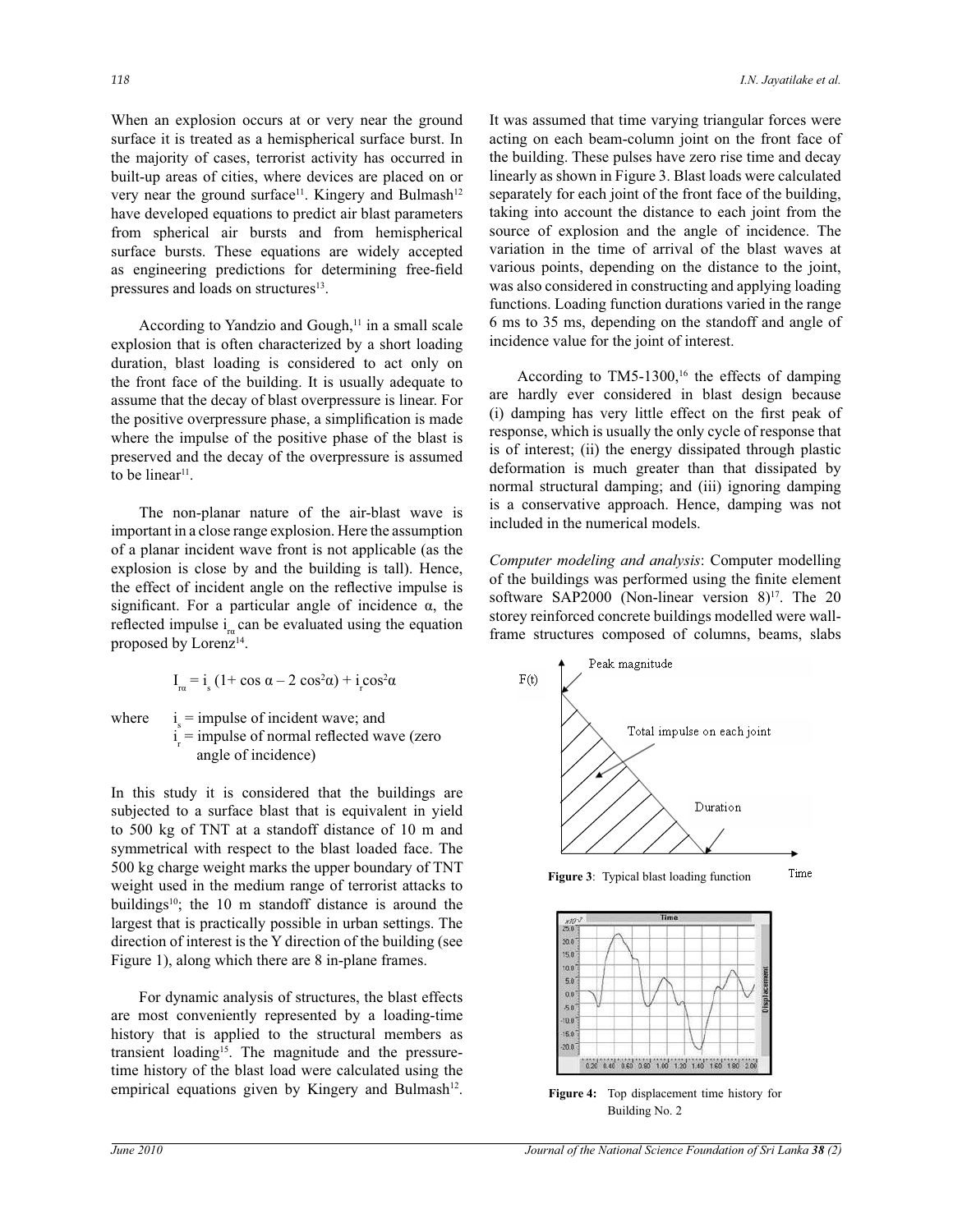and shear walls, having a shear core in the middle. The columns and beams were modelled as frame elements while the slabs and shear walls were modelled as shell elements. The columns were assumed to be fixed at their bases. A detailed three-dimensional model was employed because of the geometrical non homogeneity of the buildings, and the asymmetry of structural elements. The 3-dimensional models of the complete buildings were created using SAP2000. This software is able to represent material non-linearity of frame elements to model yielding and post-yield behaviour through plastic hinges. Non-linear representation of the columns and beams was employed to accommodate simulation of plastic hinges. Moment hinges were assigned for beam elements at the two ends. To account for the axial force - biaxial moment interaction, coupled axial force and biaxial moment (PMM) hinges were assigned to column elements at the two ends of columns. Coupled PMM hinges yield depending on the interaction of axial force and bending moments at the hinge location<sup>17</sup>. Default hinge properties are based on Applied Technology Council, USA (ATC)- 40<sup>18</sup> and Federal Emergency Management Agency, USA FEMA-273<sup>19</sup> criteria<sup>17</sup>. Preliminary analysis runs using distributed blast pressures on the front face beams and columns indicated that mid height hinges in front face columns would not be formed before the top and bottom hinges $20$ .

 The most general approach for solving the dynamic response of structural systems is direct numerical integration of the dynamic equilibrium equations. For most real structures which contain stiff elements, a very small time step is required to obtain a stable solution<sup>21</sup>. Reducing the integration time step will increase the accuracy, and generally a time step size which is less than 0.01 times the dominating period is selected. Building No. 4, which requires the highest number of modes to

get the lateral translational mode has the relevant period value (period of the  $6<sup>th</sup>$  mode) of 0.54 s. Hence the time step had to be of the order of 0.005 seconds. But when the analyses were run with step sizes 0.005 s and 0.001 s, the results were not in good agreement. Hence to get consistent results for the 3D building models, the time step had to be reduced to 0.0005 s. The non-linear direct integration time history analyses were run for a duration of 2 s with 4000 time steps for all the buildings, and encompassed one cycle of structural response.

## **RESULTS AND DISCUSSION**

#### **Overall response results**

The building response is characterized by that of the fourth in-plane frame from the left hand side (see Figure 1), as this was found to have the maximum response. The maximum response values of all buildings obtained from the analyses are presented in Tables 2 and 3. Typical time histories obtained for top lateral displacement and acceleration are shown in Figures 4 and 5 respectively.

 For all building configurations, the maximum acceleration response occurs immediately after the blast, while the maximum displacement occurs at a later stage in the time history. Careful observation of displacement time histories reveals that buildings without setbacks have a more regular variation of displacement than buildings with setbacks. The irregularity is more prominent for Building Nos. 11 and 12 that have deeper setbacks. Lateral acceleration histories do not display a significant difference.

 The variation of rotational acceleration with the rotational period of the buildings under consideration

| <b>Building Number</b>        | No.1         | No. 2        | No. 3        | No. 4    | No. 5          | No. $6$  |
|-------------------------------|--------------|--------------|--------------|----------|----------------|----------|
|                               |              |              |              |          |                |          |
| Base depth (m)                | 45           | 45           | 45           | 30       | 30             | 15       |
| Tower depth (m)               | 45           | 30           | 15           | 30       | 15             | 15       |
| Perimeter shear walls $(Y/N)$ | N            | N            | N            | N        | N              | N        |
| Fundamental period (s)        | 2.096        | 1.719        | 1.499        | 1.929    | 1.518          | 1.729    |
| Top displacement (mm)         | 27.68        | 22.61        | 21.79        | 36.4     | 31.4           | 61.0     |
| Time taken (s)                | (1.388)      | (1.369)      | (1.214)      | (0.4160) | (0.551)        | (0.4415) |
| Top acceleration $(m/s2)$     | 12.23        | 11.19        | 12.18        | 13.17    | 13.11          | 29.4     |
| Time taken (s)                | (0.2275)     | (0.225)      | (0.219)      | (0.2135) | (0.2040)       | (0.2450) |
| Inter-storey drift (mm)       | 5.04         | 4.67         | 4.95         | 6.72     | 5.96           | 7.70     |
| No. of column hinges          | 60           | 61           | 61           | 49       | 55             | 72       |
| No. of beam hinges            | $\mathbf{0}$ | $\mathbf{0}$ | $\mathbf{0}$ | 7        | $\overline{2}$ | 71       |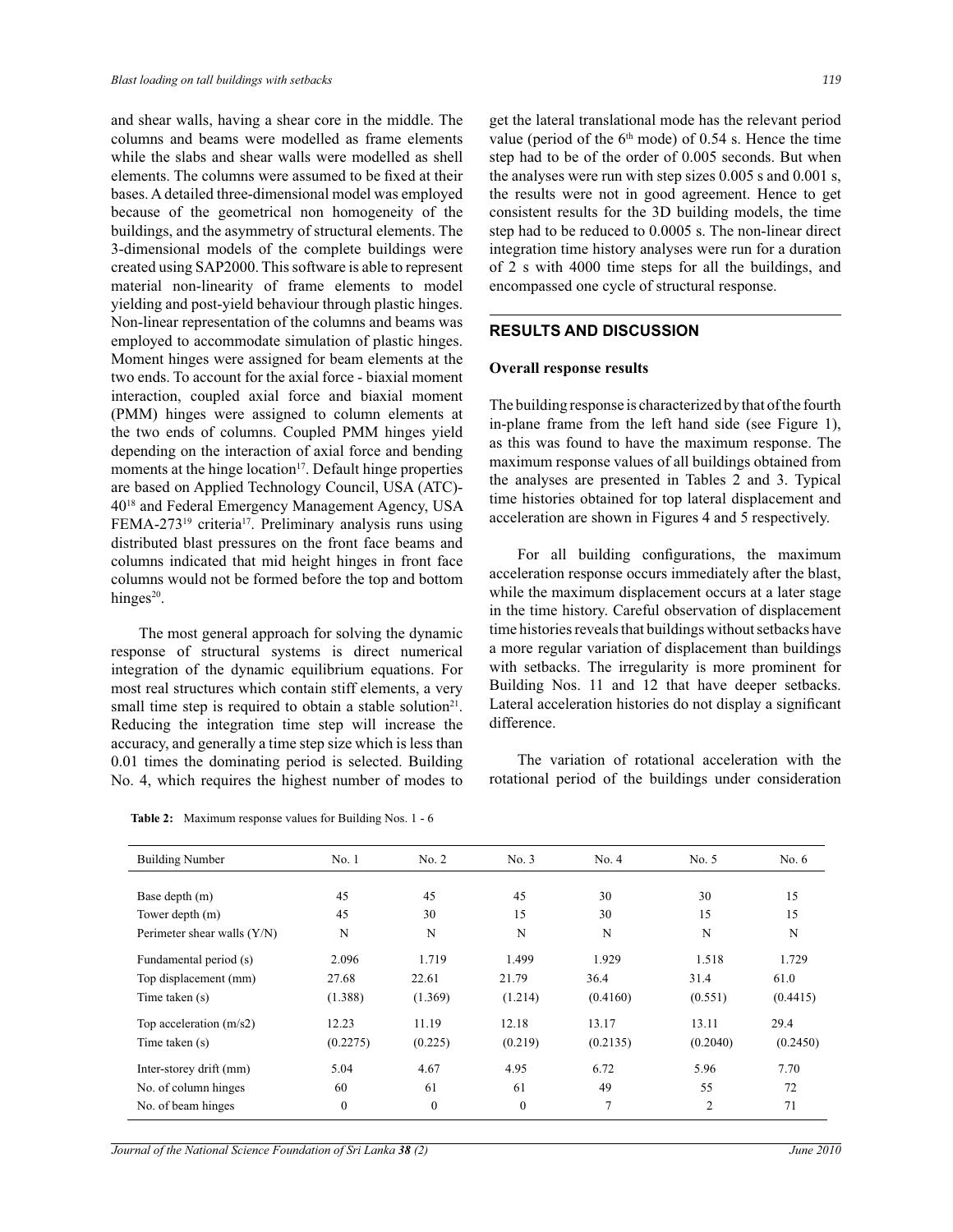

**Figure 5:** Top acceleration time history for Building No. 2



**Figure 6:** Variation of rotational acceleration  $\text{(rad/s}^2)$  with rotational period  $\text{(s)}$ 

|  | <b>Table 3:</b> Maximum response values for Building Nos. 7 - 12 |  |  |  |  |  |  |  |
|--|------------------------------------------------------------------|--|--|--|--|--|--|--|
|--|------------------------------------------------------------------|--|--|--|--|--|--|--|

| <b>Building Number</b>        | No. 7    | No. 8    | No.9     | No.10   | No. 11   | No. 12       |
|-------------------------------|----------|----------|----------|---------|----------|--------------|
|                               |          |          |          |         |          |              |
| Base depth (m)                | 45       | 45       | 30       | 30      | 105      | 195          |
| Tower depth (m)               | 45       | 15       | 30       | 15      | 15       | 15           |
| Perimeter shear walls $(Y/N)$ | Y        | Y        | Y        | Y       | Y        | Y            |
| Fundamental period (s)        | 1.974    | 1.447    | 1.821    | 1.415   | 1.697    | 1.716        |
| Top displacement (mm)         | 25.97    | 20.84    | 33.97    | 30.3    | 9.74     | 5.63         |
| Time taken (s)                | (1.306)  | (1.195)  | (0.3765) | (1.16)  | (0.399)  | (0.439)      |
| Top acceleration $(m/s2)$     | 11.21    | 11.13    | 12.62    | 12.05   | 9.276    | 11.44        |
| Time taken (s)                | (0.2205) | (0.2115) | (0.1895) | (0.213) | (0.238)  | (0.3455)     |
| Inter-storey drift (mm)       | 4.96     | 4.35     | 5.72     | 5.44    | 3.17     | 2.58         |
| No. of column hinges          | 52       | 54       | 42       | 46      | 26       | 103          |
| No. of beam hinges            | $\Omega$ | $\Omega$ | 5        | 2       | $\Omega$ | $\mathbf{0}$ |

**Table 4:** Variation of maximum rotational acceleration with rotational period

| <b>Building Number</b> | First rotational<br>mode | First rotational<br>period(s) | Rotational acceleration<br>(rad/s2) |  |  |
|------------------------|--------------------------|-------------------------------|-------------------------------------|--|--|
|                        |                          |                               |                                     |  |  |
| 5                      | 3rd mode                 | 1.121                         | 0.63                                |  |  |
| 10                     | 3rd mode                 | 1.258                         | 0.65                                |  |  |
| 8                      | 3rd mode                 | 1.293                         | 0.74                                |  |  |
| 3                      | 3rd mode                 | 1.325                         | 0.78                                |  |  |
| $\overline{2}$         | 3rd mode                 | 1.494                         | 0.88                                |  |  |
| 11                     | 3rd mode                 | 1.541                         | 0.89                                |  |  |
| 12                     | 2nd mode                 | 1.580                         | 0.85                                |  |  |
| 6                      | 2nd mode                 | 1.678                         | 0.87                                |  |  |
| 9                      | 2nd mode                 | 1.754                         | 0.88                                |  |  |
| $\overline{7}$         | 2nd mode                 | 1.819                         | 0.84                                |  |  |
| 4                      | 1st mode                 | 1.929                         | 2.53                                |  |  |
| 1                      | 1st mode                 | 2.096                         | 2.38                                |  |  |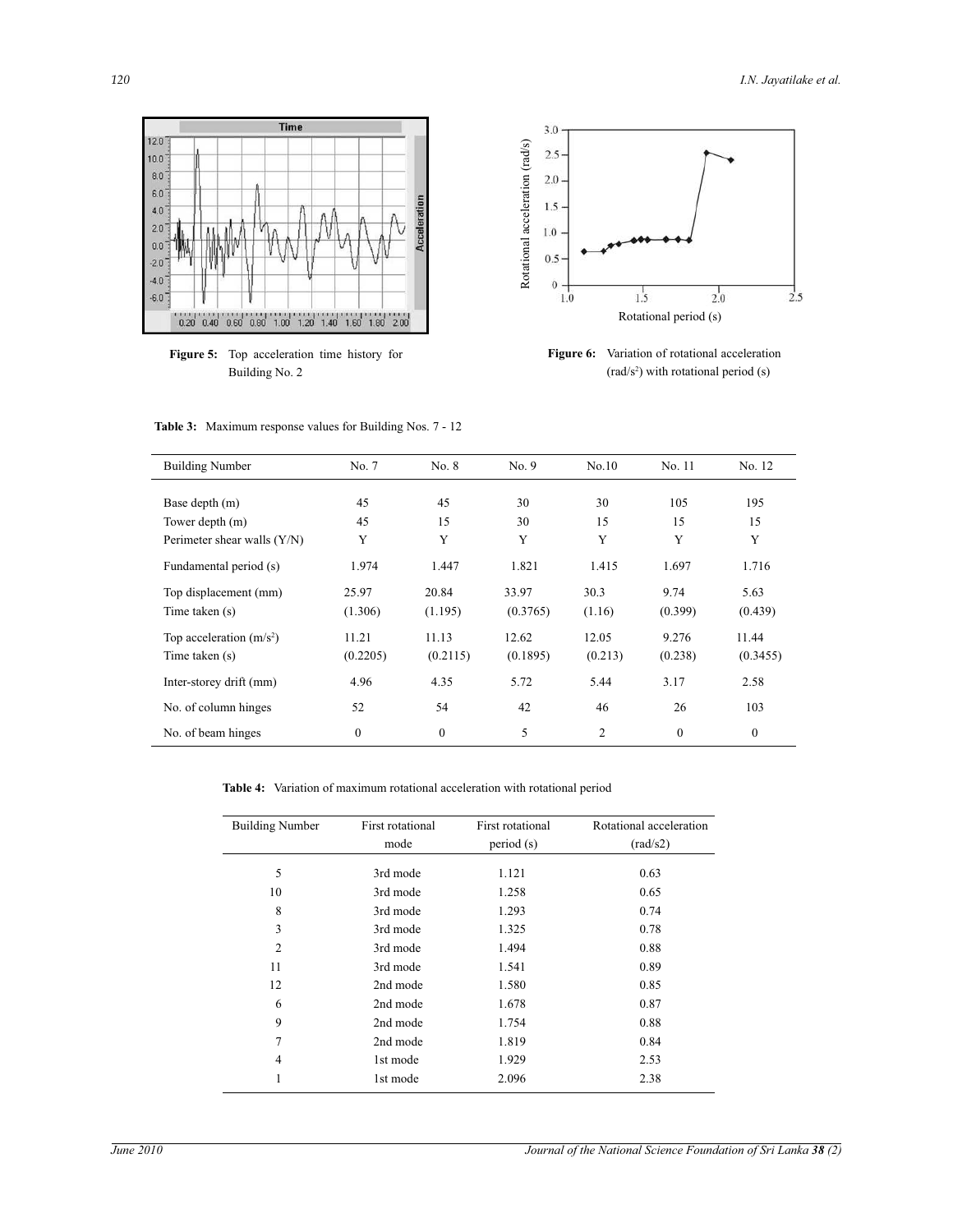is shown in Figure 6. It is seen that there is a general trend of an increase in rotational acceleration with the increase in rotational period (see Table 4). Buildings having a rotational mode as the fundamental mode (i.e. Building Nos. 1 and 4) have comparatively much higher rotational accelerations; those with the rotational mode as the second mode have somewhat higher rotational accelerations than those with the rotational mode as the third one.

 Having a setback for a given set of base dimensions reduces the fundamental period of the building. This decrease is clearly seen in the sequence of Building Nos. 1, 2 and 3 in Table 2. Adding perimeter shear walls reduces the fundamental period of the building. This is true for all four comparisons of buildings with and without perimeter shear walls, namely Building Nos. 1 and 7; Nos. 3 and 8; Nos. 4 and 9; and Nos. 5 and 10.

 A setback that protects the tower part from blast loading results in better performance with respect to maximum displacement, acceleration and inter-story drift, compared to a building with the same base but no setback. No significant difference is seen with regard to the number of hinges formed. The best relative performance with respect to peak top displacement is seen in Building No. 3, when compared to Building No. 1 (having identical base dimensions without any setback) with 21.3 % reduction. Building No. 2, which has a wider and shorter tower part, gives better performance with respect to top acceleration when compared to Building No. 3 with a narrower and taller tower part, presumably because the former tower is stiffer.

 When Building Nos. 1, 4 and 6 are compared, all without setbacks but having different depths, Building No. 6 gives the worst performance in all the response parameters investigated, obviously due to the fact that it is the most flexible and slender building. It gives the



 Of great importance is the comparison of response for Building Nos. 6, 5, 3,11  $& 12$ , all of which have narrow towers with an increasing degree of "shelter" from projecting bases. Recall that the projecting base depths and heights have been defined such that the tower is completely shielded from the blast. Table 5 illustrates these comparisons. It is interesting to note how the maximum response values decrease dramatically with the decrease in the number of exposed storeys in these buildings. The best performance is shown in Building No. 12, in which the least number of storeys are exposed to the direct blast loading. Compared to Building No. 6 it has a 90.8% reduction in top displacement. However, its top acceleration is somewhat greater than that of Building No. 11.

 The adding of perimeter shear walls results in slightly better performance with respect to maximum displacement and acceleration. The best performance is recorded in Building No. 7 compared to Building No. 1, with a maximum displacement reduction of 6.2% and maximum acceleration reduction of 8.3%. Adding perimeter shear walls also gives better performance with respect to the maximum inter-storey drift, yielding a maximum reduction of 14.9% when Building No. 9 is compared with Building No. 4 (both without setbacks and having identical dimensions). A reduction in hinge formation is also seen through the addition of shear walls in all comparisons.



**Figure 7:** Comparison of column moment variation near setback level



**Figure 8:** Hinge formation in 4th and 5th in-plane frames in Building No. 4 (Blast on LHS)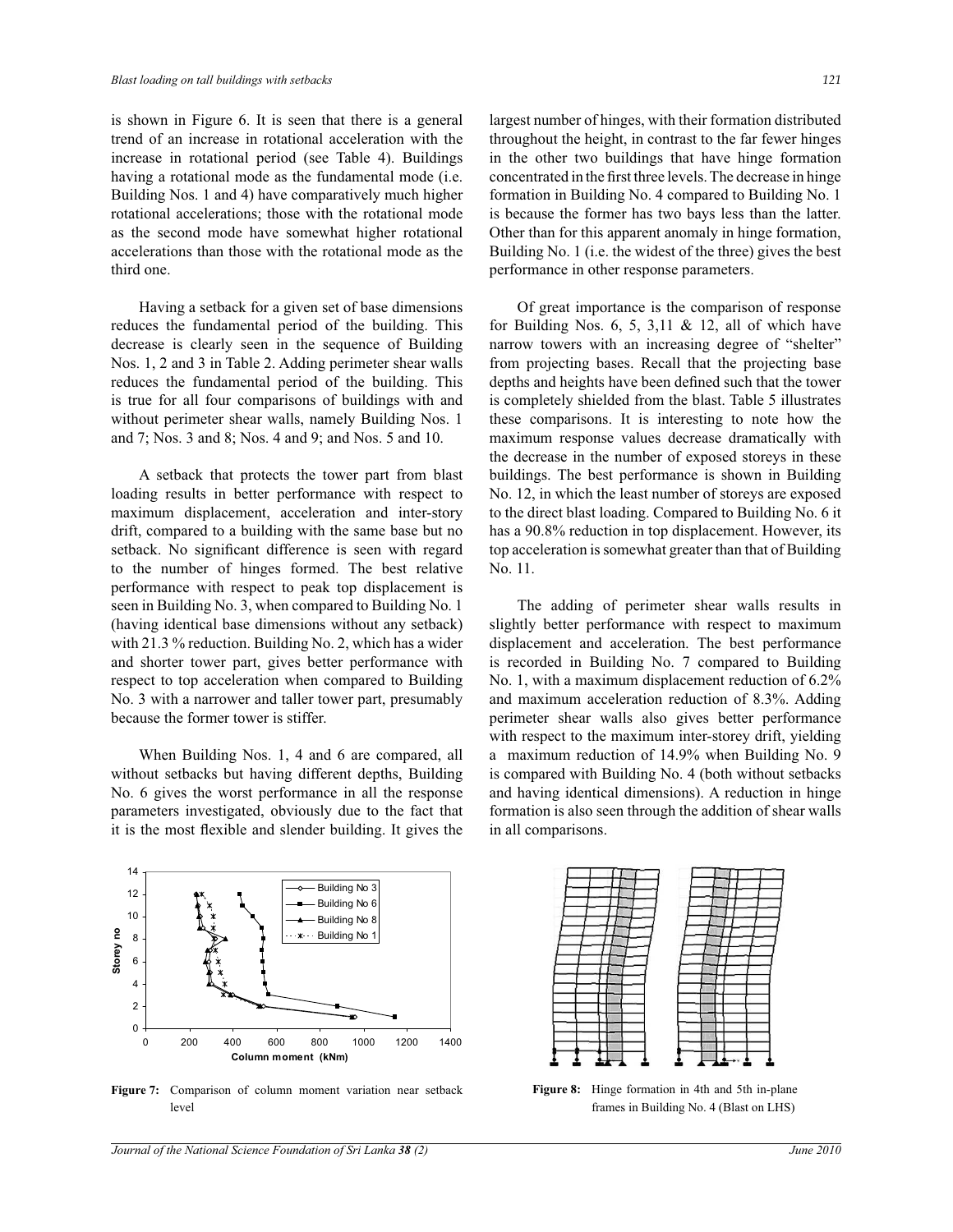| Building number                                                | No. $6$  | No. 5 | No. 3 | No. 11         | No. 12 |
|----------------------------------------------------------------|----------|-------|-------|----------------|--------|
| Base depth (m)                                                 | 15       | 30    | 45    | 105            | 195    |
| Number of exposed floors                                       | 20       | 12    | 8     | $\overline{4}$ | 2      |
|                                                                |          |       |       |                |        |
| Top displacement (mm)                                          | 61.0     | 31.4  | 21.79 | 9.74           | 5.63   |
| Top acceleration $(m/s2)$                                      | 29.4     | 13.11 | 12.18 | 9.276          | 11.44  |
| Interstorey drift (mm)                                         | 7.70     | 5.96  | 4.95  | 3.17           | 2.58   |
| % Top displacement reduction<br>compared with Building No. 6   | $\theta$ | 48.5  | 64.38 | 4.0            | 90.8   |
| % Top acceleration reduction<br>compared with Building No. 6   | $\theta$ | 55.4  | 58.6  | 68.4           | 61.1   |
| % Inter-storey drift reduction<br>compared with building No. 6 | $\theta$ | 22.6  | 35.7  | 58.8           | 66.5   |

**Table 5:** Response for buildings with narrowest tower and increasing depth of base

It should be noted that the greatest top displacement of 61.0 mm is 1/1147 of building height and the largest inter-storey drift of 7.70 mm is 1/454 of storey height – see Building No. 6 in Table 2. Also, all hinges formed were in the strain hardening region and did not constitute danger of collapse. This shows therefore that 20 storey tall buildings with shear walls and frames that are designed for just normal loads perform reasonably well, without catastrophic collapse, when subjected to a blast that is equivalent to 500 kg TNT at a standoff distance of 10 m. Some attention would perhaps need to be paid to detailing, in order to enhance ductility.

#### **Localized shear wall effects**

Figure 7 shows the variation of column moments in the vicinity of the setback in Building Nos. 3 and 8, and also Building Nos. 1 and 6, having no setback. The column considered is the middle column of the fourth in-plane frame from the left hand side in Figure 1. Of special interest is the column moment variation in Building Nos. 3 and 8 near the setback level. The abrupt increase in column moment near the setback level demonstrates the complex moment variation taking place at the setback level, compared to the uniform variation seen in Building Nos. 1 and 6, representing uniform buildings without any setback. A similar variation was seen in the column shear distribution too. Building Nos. 3 and 8 both have identical configurations with setbacks, the only difference being the addition of two perimeter shear walls in Building No. 8. When the column moments in Building Nos. 3 and 8 are compared, the abrupt moment change near the setback level is more significant in Building No. 8. The reason would be the sudden curtailment of the perimeter shear wall in Building No. 8 above the setback level, creating a more abrupt change of rigidity in the lateral load resisting system in that building, compared to the rigidity change in Building No. 3.

 Figure 8 shows two in-plane frames of the same building (Building No. 4), having the same standoff distance from the explosion. Comparison of these frames reveals that the in-plane frame having its shear wall closer to the explosion suffers less damage in terms of the number of hinges formed, when compared to the frame having its shear wall further away from the explosion.

## **CONCLUSION**

Based on the results of the analyses, the following major conclusions are made for typical 20 storey reinforced concrete buildings subjected to a blast equivalent to 500 kg TNT (the probable maximum from a medium range terrorist attack) at a standoff distance of 10 m (the likely maximum in an urban environment).

(1) Buildings having setbacks that protect the tower part from blast loading show better performance in terms of peak displacement, peak acceleration and inter-story drift when compared to buildings without setbacks.

(2) The best performance in terms of peak displacement, peak acceleration and inter-storey drift is achieved in the configuration in which the least number of floors are exposed to the direct blast loading.